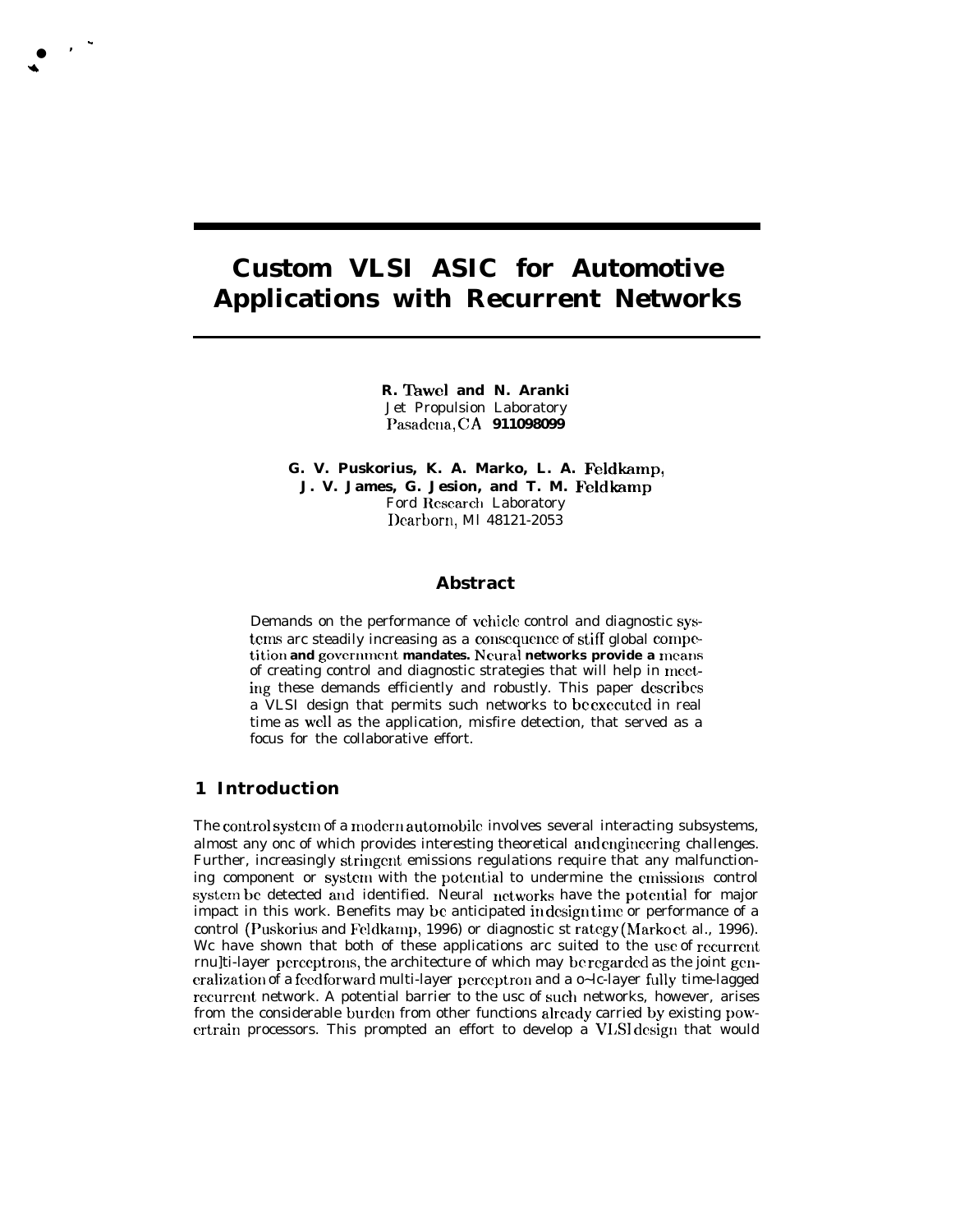facilitate the implementation of recurrent networks in high-volume products.

## **2 Neuroprocessor Chip**

.

The design constraints for this project called for the development of an incxpcn**sivc,** fully autonomous, and commercially viable electronic chip. This single chip implement ation was required to be (1) extremel y compact in size (mass market potential) (2) flexible (several neural based applications would share the hardware and sequentially execute on it), and (3) accurate (no miscalls due to limited hardware resolution). Observing that combustion events occur, even at maximum engine speed, on a millisecond time scale, a novel and extremely compact and powerful layer-multiplexed bit-serial ncurornorphic architecture was developed and exploited for the VLSI CMOS implementation.

### 2.1 **Architect ure**

The required computations can be summarized as a series of parallel multiply and accutnulatc (MAC) operations intcrspcrscd by an occasional nonlinear operation. Wc exploited five basic statcgics to achicvc our desired goals: (1) parallel intralaycr topology; (2) single-instruction-multipk-data (SIMD) architecture; (3) bitscrial fixed-point computational techniques; (4) inter-layer multiplexing of neuron resources; and (5) nonlinearities handled by look-up-tables.

The resulting architecture is shown schematically in Figure 1 and consists of (1) a global controller; (2) a pool of  $16$  bit-serial neurons; (3) a ROM based bipolar sigmoid activation look-up-table; (4) neuron state registers; and (5) a synaptic weight RAM. In this design, both inputs to the network as well as neuron outputs



Figure 1: Schematic representation of forward propagation module.

arc stored in the neuron state RAhl. When triggered by the global controller, each of the 16 neurons performs the multiply and accumulate  $(MAC)$  operation. They rcccivc in a bit serial fashion as input the synaptic weights (from the synaptic weight  $RAM$ ) and activations from either (a) input nodes or (b) outputs from other neurons and output the accumulated sum of partial products onto a tri-stated bus which is commonly shared by all 16 neurons. Because of the computational nature of neural networks where information is sequentially computed a layer at a time

only enough neurons arc physically implemented in silicon as exist on the layer with the largest number of neurons for all applications of interest. AS such, a candidate pool of 16 silicon neurons was chosen. This iutra-layer pool of neurons is organized in a SIMD configuration. Single-instruction (S1) means that all active neurons in the pool execute the same instruction at the same time. Multiple-data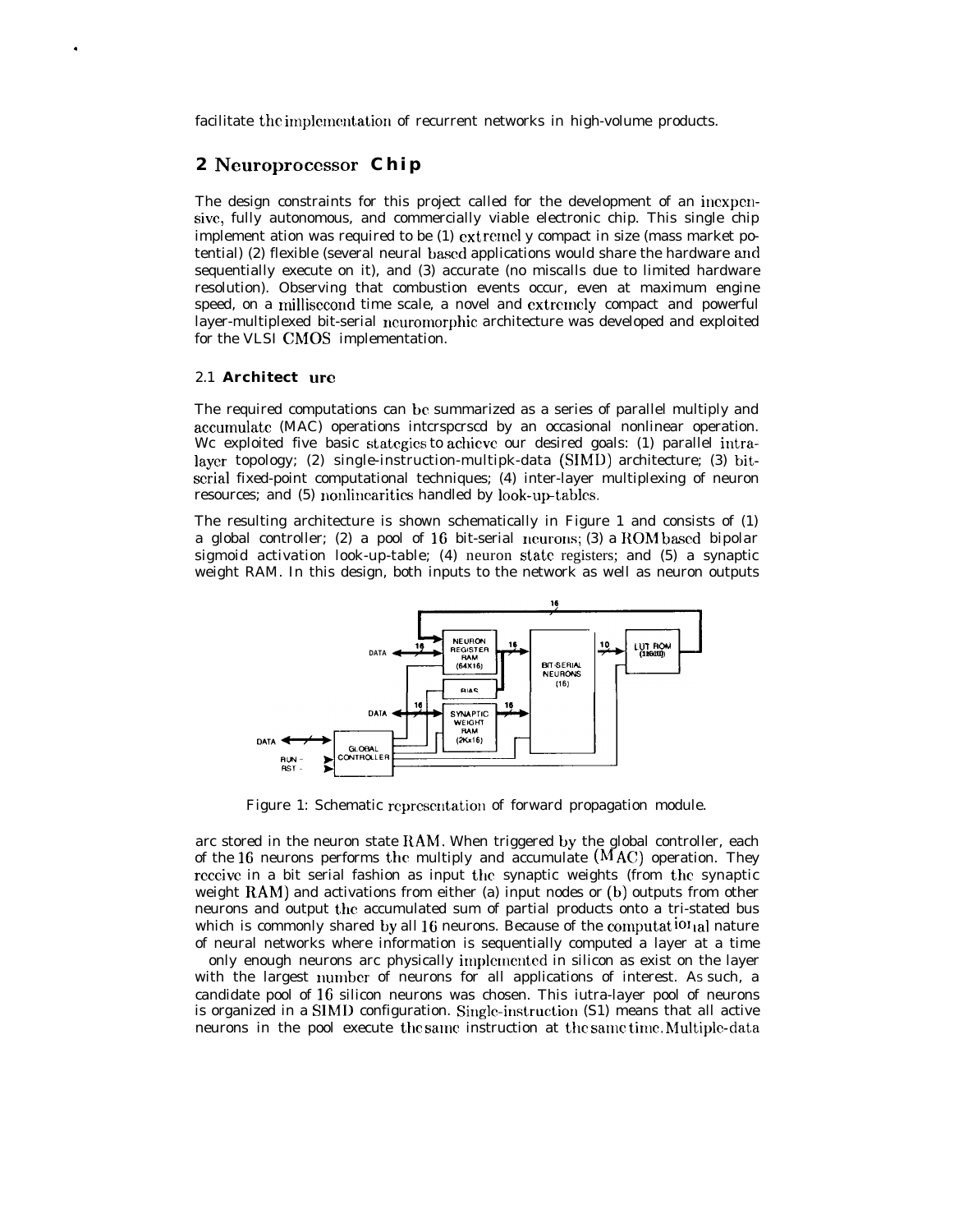(MD) means that each active neuron acts on its own slice of data, independently of all other processors. Thus the chip performs fully parallel computations under the supervision of the global controller.

A significant reduction in silicon real-estate was acbicvcd by performing inter-layer multiplexing of the  $16$  neuron pool, i.e., the hardware used in calculating the activations of neurons in onc layer is reused for the calculation of neurons in another layer, since neurocomputations arc performed a layer at a time. We also used bit-serial algorithms extensively for arithmetic operations because their canonical nature and minimal interconnection requirements make them particularly suitable for efficient VLSI implementation.

#### **2.2 Controller**

At the heart of the ncuroprocessor architecture is the global controller. The controller contains the logic to enable the ncurochip to cxccutc its task. This task is to load an architecture from RAM, and once triggered, to generate all necessary control signals in addition to orchestrate data movement on-chip and off-chip. When there arc no computations being pm-formed, the global controller remains in the idle state, signaling its availability by having the active low BUSY flag set high. When a LOAD command is issued, the controller reads from RAM a neural network topology and goes into an idle state. When the ltUN command is subsequently issued, the global controller is in charge of providing control signals to the RAM, ROM, and the 16 on-chip neurons, in order to procccd with the desired computation. Input activations arc read out of the  $64\times16$  Ncurou State RAM, synaptic weights arc read out of the 2K x 16 Synaptic Weight RAM, and both arc propagated to the bank of 16 neurons. In this way, the global controller keeps track of both intra-layer operations as well as inter-layer operations. Upon completion of a forward pass through the network architecture, the global controller asserts the BUSY flag and returns to the idle state.



Figure 2: Run-tirnc forward propagation controller.

#### 2.3 **Neurons**

Fixed-point bit-serial algorithm for operations such as addition and mult iplicatiou arc uniquely suitable for efficient VLSI implementations because of their highly compact representations. For example, the size of an  $n \times n$  bit multiplier scales quadratically  $(O(n^2))$  for a bit-parallel implementation and linearly  $(O(n))$  for a bit-scrid one. ~lit-serial techniques were thcrcforc used. A schematic rcprcscntation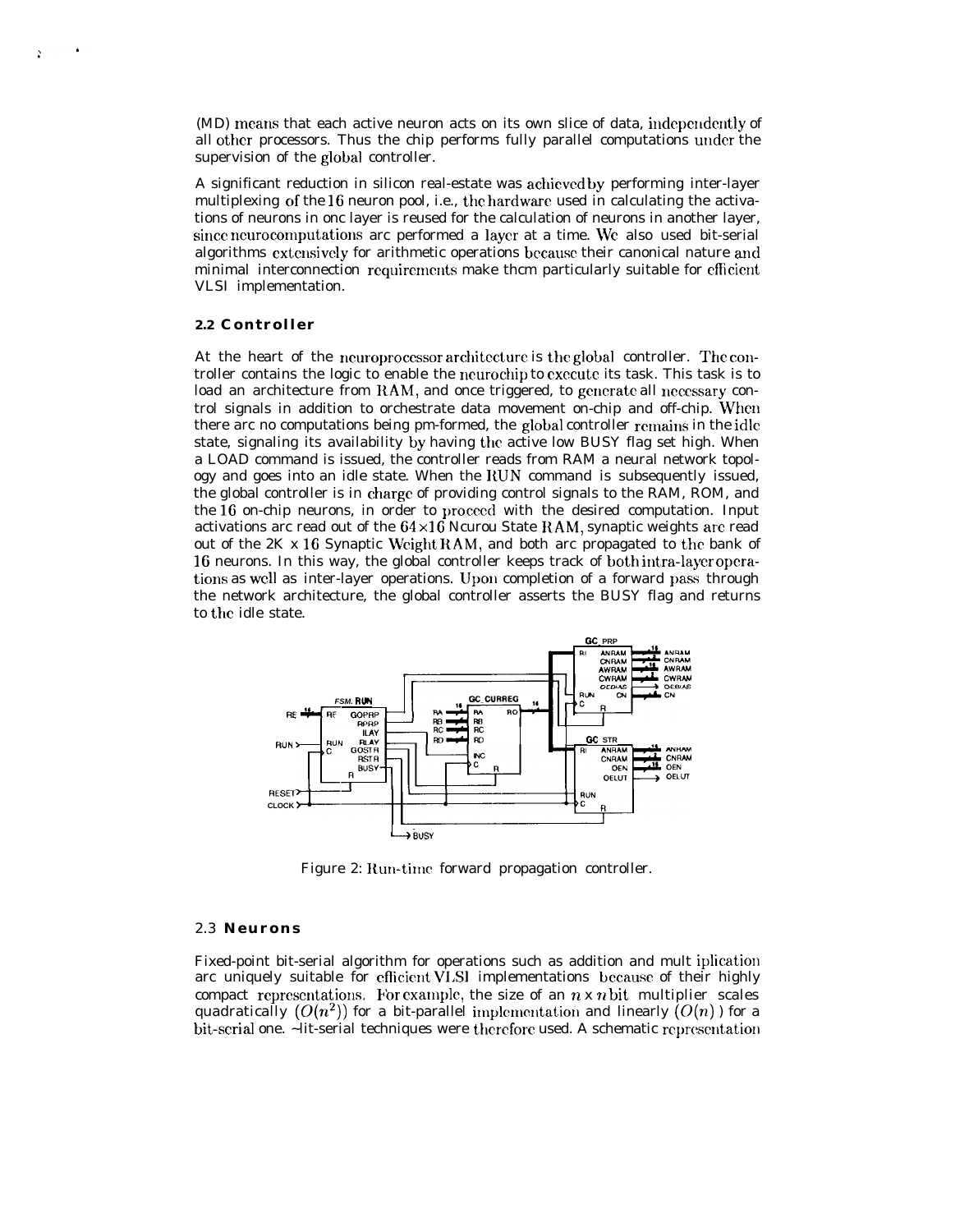of a bit-serial neuron is shown in F'igurc 3.

t t **i"**



Figure 3: Ilit-serial neuron.

Precision constraints for the misfire problem called for the usc of a  $16\times16$  bit fixedpoint multiplier. In operation, the multiplier accepts as input either an input stimulus to the neural network or an activation output from a neuron on a previous layer. It multiplies this quantity by the corresponding synaptic weight. The input stimulus (or activation output) is prcscntcd to the multiplier in a bit-parallel .<br>fashion, while 'the synaptic weights' arc-presented in a bit-serial fashion The serial output of the multiplier feeds directly into an accumulator.



Figure 4: Hit-serial multiplier of length n

The multiplier shown in Figure 4 is a modified and improved version of a previously reported serial multiplier. Any size multiplier can bc formed by cascading the basic multiplier cell. The bit-wise multiplication of the multiplier and multiplicand is pcrfcmncd by the AND gates. At each clock cycle, the bank of ANI) gates compute the partial product terms of the multiplier  $Y[15:0]$  and the serial multiplicand X (t). Two's complement multiplication is achieved by using XOR gates on the outputs of the AND gates. By controlling onc of the inputs of the  $XOR$  gate, the finite state machine FSM can form the two's complement of selected terms based on its control flow. In general, for an  $n \times n$  multiplier (resulting in a 2n bit product), the multiplier can be formed by using  $2n$  basic cells and will perform the multiplication in  $2n + 2$  clock cycles. Successive operations can be pipelined and the latency of the LSB of the product is  $n + 2$  clock cycles.

The accumulator, shown in Figure 5, is also a bit-serial design. It is cxtrcmcly compact as it consists of a single bit-serial adder liukcd to a chain of data registers. The length of the accumulator chain is governed by the multiplication length. The multiplicr takes  $2n+2$  clock cycles to perform a complete  $n \times n$  multiplication. At each clock cycle, the accumulator sums the bit from the input data stream with both the current contents of the data register on the circular chain as well as any carry bits that might have been gcncratcd from the addition in the previous clock